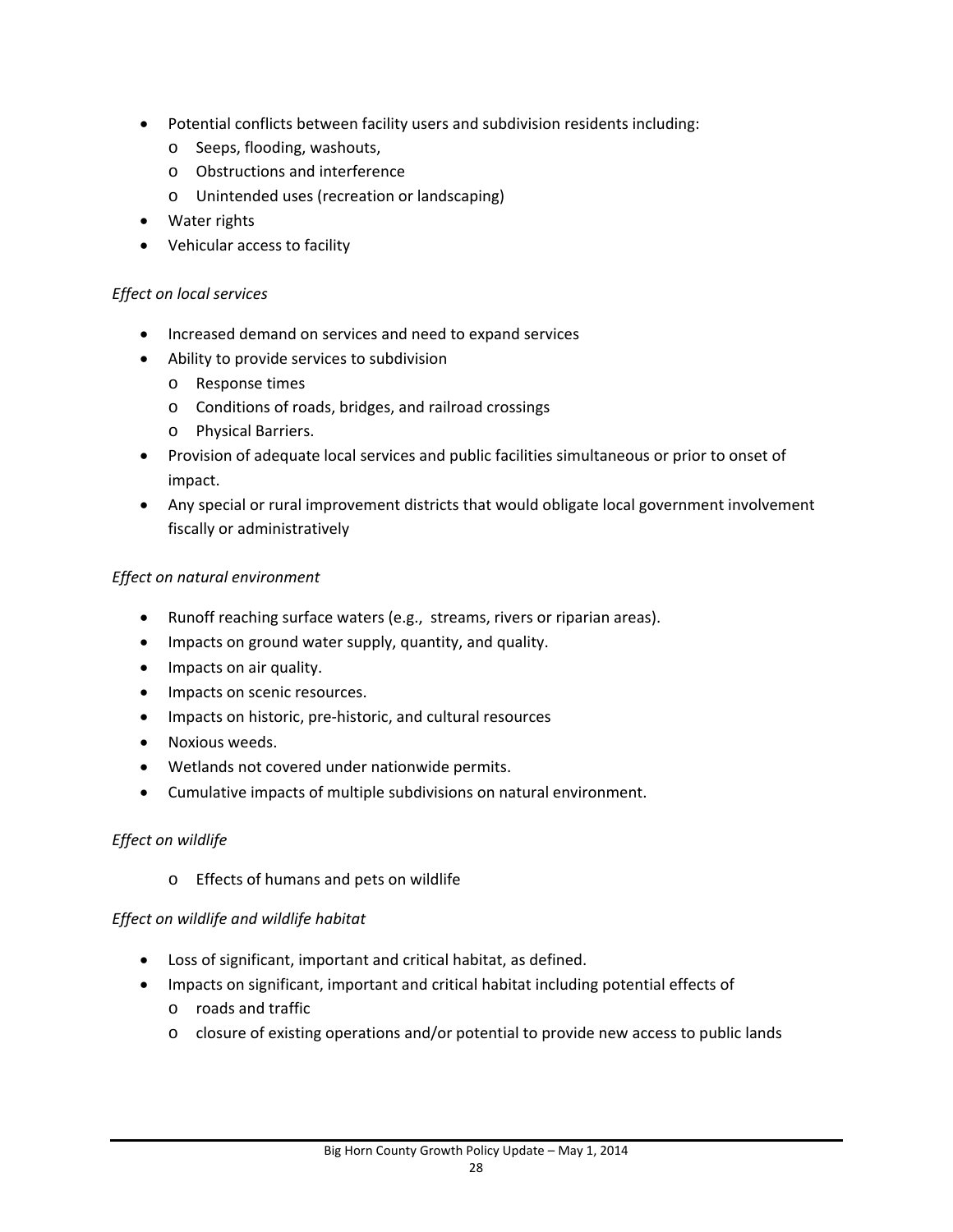## *Effect on public health and safety*

- Creation of potential man-made hazards (e.g. unsafe road intersection, development in wildland residential interface fire areas).
- Natural hazards (e.g. wildfire, flooding, steep slopes).
- Existing potential man-made hazards (e.g. high pressure gas lines, lack of fire protection, cumulative impacts).
- Traffic safety.
- Emergency vehicle access.
- Emergency medical response time.
- Cumulative impacts on groundwater from individual sewage disposal systems and/or individual wells.
- Any other item that endangers public health and safety.

## **Subdivision Public Hearing Procedures**

A fundamental component of the subdivision review process is the opportunity for members of the public and interested groups to offer comments on the proposal. The opportunity to make comments in public is provided by the public hearing process. The Planning Board will also accept written comment received outside of the public hearing, but may set deadlines for the receipt of such comment. Under state law, the requirement to hold a public hearing does not apply to the first minor subdivision from a tract of record and other qualifying minors as may be determined per 76‐3‐609, MCA. A minor subdivision is defined as containing five or fewer lots.

The general steps for the public hearing, which is conducted by the Planning Board in Big Horn County, are as follows:

- 1. Introduce public hearing
- 2. Explain subdivision review procedure and decision criteria
- 3. Planning Department staff report.
- 4. Applicant presentation.
- 5. Public testimony.
- 6. Close public hearing.

Recent court decisions have held that public meetings that extend late into the night are not really accessible to the general public. The meeting should be conducted so that those who want to speak for or against, or who seek additional information, will have an opportunity to do so while still providing a reasonable adjournment time.

The Planning Board Chair, who presides over the meeting, is responsible for setting the guidelines or methods for public comment. The Chair will review general guidelines prior to public comment, reminding the public of the criteria upon which the final decision must be made. Because each meeting is somewhat different, a standardized set of guidelines may not work in every case. Options to manage public discussion can include, but are not limited, to the following: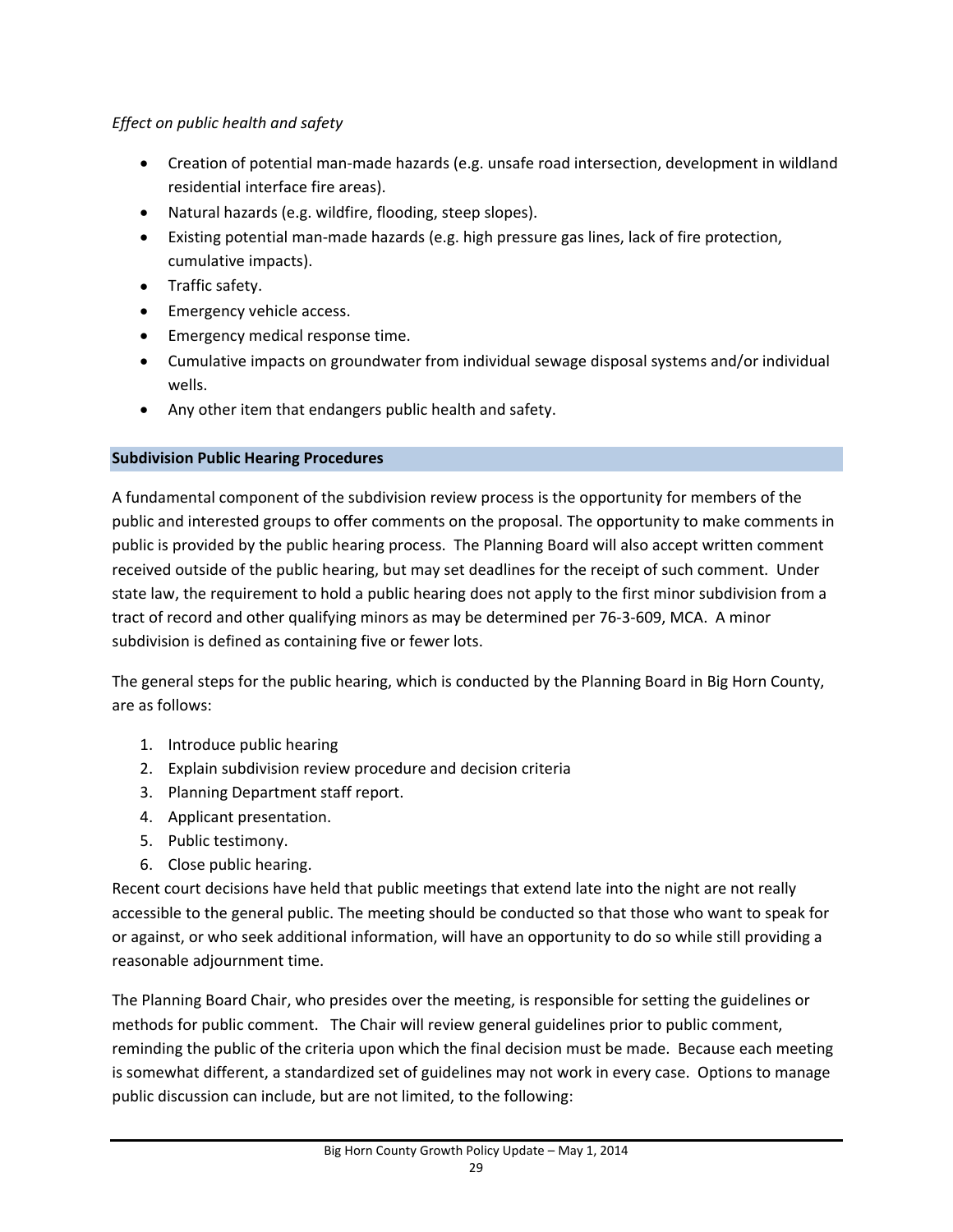- Asking those who wish to speak to sign in, and use the list to determine speaker sequence
- Limiting the amount of time each person can speak
- Allowing each person to speak only once until all have had an opportunity
- Requesting individuals to address new issues only and not repeat what has already been addressed

## **4.5 WILDLAND URBAN INTERFACE (WUI)**

Growth policies must include an evaluation of the potential for fire and wildland fire and whether or not there is a need to delineate the wildland‐urban interface and adopt regulations requiring defensible space and adequate ingress and egress for fire suppression activities. This evaluation is included in Chapter 3, "Trends and Issues." The county's wildland‐urban interface is mapped in the Community Wildfire Protection Plan. The Big Horn County Planning Board does not recommend additional regulations at this time.

## **4.6 GROWTH POLICY REVIEW – IMPLEMENTATION, REVISIONS AND AMENDMENT**

#### **Implementation Timetable**

For each action strategy listed above, there is a timeframe. The intent is that all strategies will have been initiated within 1‐2 years after adoption of this growth policy and that all will have been completed within 5 years, with the exception of those that are listed as "ongoing."

#### **Periodic Review of Growth Policy**

The Planning Board will review the Growth Policy annually and issue a status report to the County Commissioners. The status report will include:

- Status of goals, objectives, and specific action strategies outlined in the Growth Policy,
- Assessment of work to be completed in the following year, and
- Evaluation of need to revise Growth Policy.

#### **Conditions for Revising the Growth Policy**

The Big Horn County Growth Policy provides a plan for the future based on existing conditions and projected trends. It cannot cover all potential future scenarios and thus needs to be flexible to deal with new issues as they arise.

Under the following conditions, the Planning Board will review the Growth Policy and determine if changes are needed: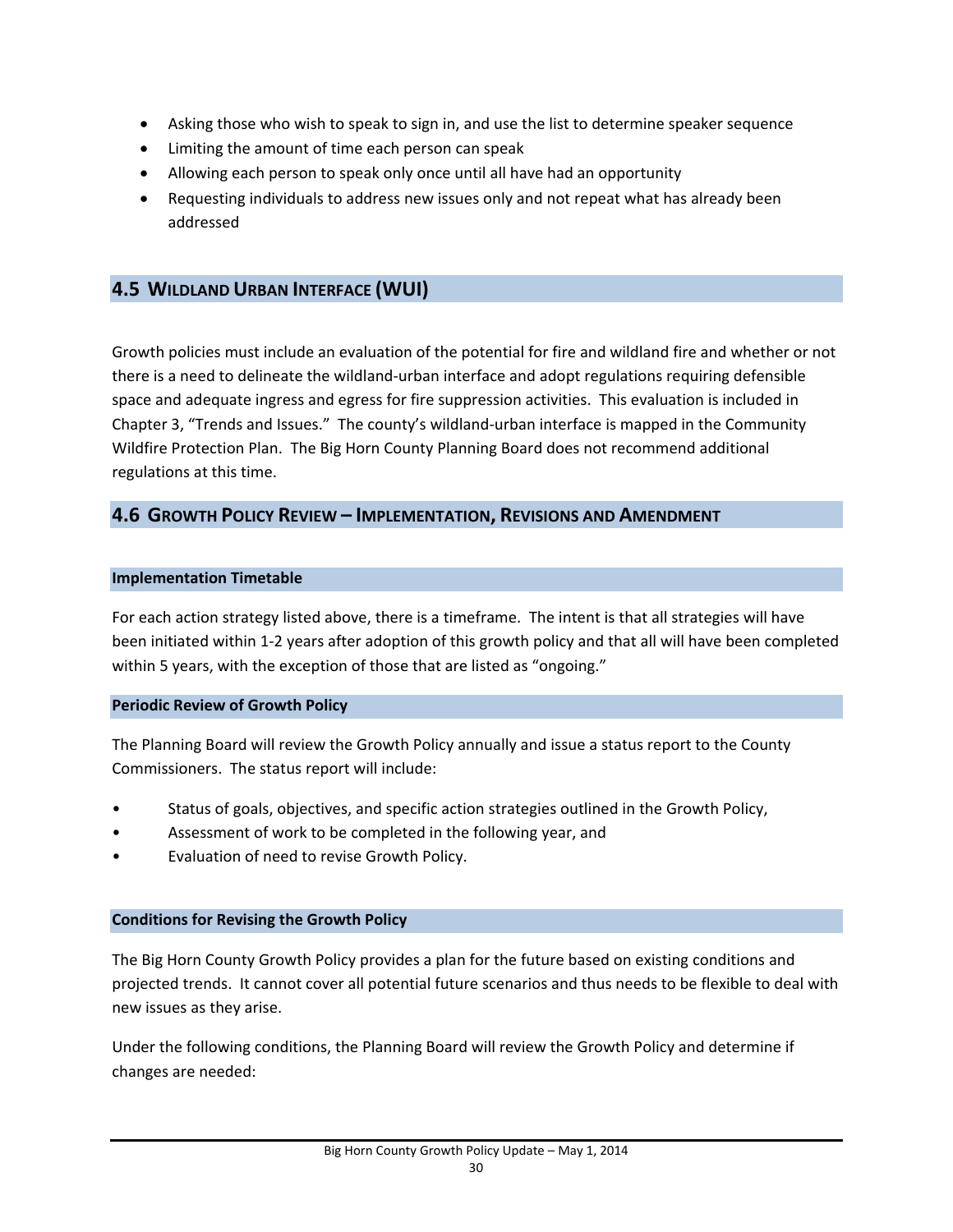- Implementation of major proposed actions outside of county authority, such as development of the proposed Tongue River Railroad, with potential to significantly affect implementation of the stated goals, policies, and strategies in this Growth Policy;
- Actions or events with potential to significantly alter the health, safety, and welfare of citizens that were inadequately addressed in the Growth Policy;
- Changes in state law regarding growth policies;
- Court cases and/or litigation that sets legal precedent in Montana for growth policies;
- Individual neighborhood plans developed in accordance with state law (76‐1‐601) are to be included as amendments to the current Growth Policy; or
- Planning Board evaluation of implementation measures and progress, and determination that modifications would enhance the effectiveness of the Growth Policy.

## **Process for Revising the Growth Policy**

If the Planning Board determines that a revision to the Growth Policy is necessary, the Board will provide a written notice to the County Commissioners prior to commencing work on the revision and proceed with revisions if so requested by the County Commissioners.

The Planning Board will follow the process outlined in state law for adopting a growth policy (76‐1‐602 through 76‐1‐603) for any subsequent revisions. Once revisions are drafted, the Board will conduct a public hearing on proposed revisions and then by resolution make its recommendation to the County Commission. The County Commission will then make its decision to adopt, revise, or reject the changes as outlined in state law (76‐1‐604).